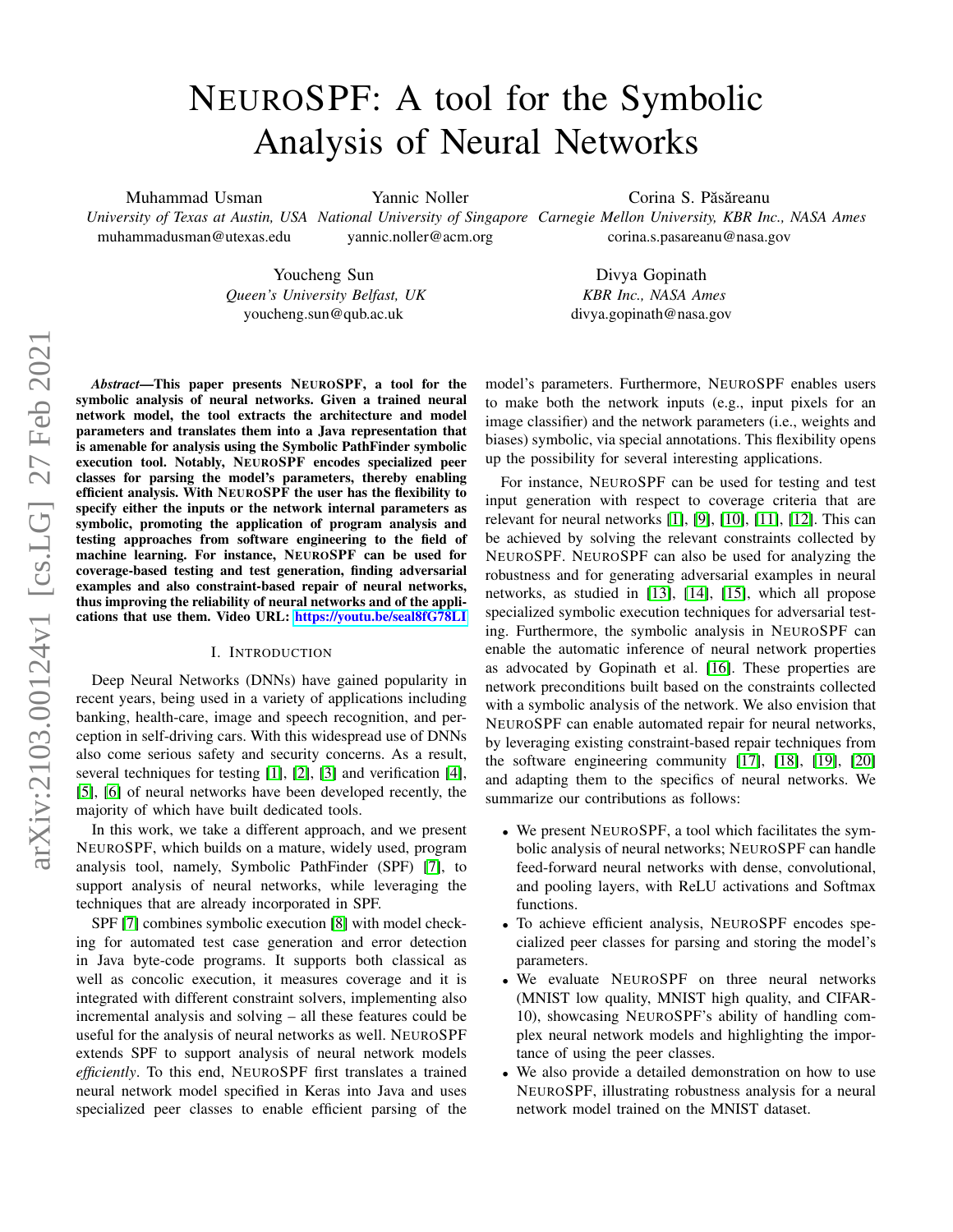

<span id="page-1-1"></span>Fig. 1. Overview of NEUROSPF

The envisioned users for NEUROSPF include researchers and software engineers interested in applying symbolic execution for testing and debugging neural network models. The challenge we propose to address stems from the need to better understand and debug neural networks which are essentially black boxes. The methodology it implies for its users is described in detail in Section [III.](#page-1-0) The results of preliminary validation are described in Section [IV.](#page-2-0) We further plan for in-depth studies on the use of NEUROSPF in the applications that we outlined: testing, attack generation, property inference and automated repair for neural networks.

# II. BACKGROUND

## *A. Neural Networks*

Neural networks (NNs) [\[21\]](#page-3-20) are machine learning algorithms that can be trained to perform different tasks such as classification and regression. NNs consist of multiple layers, starting from the *input* layer, followed by one or more *hidden* layers (such as convolutional, dense, activation, and pooling), and a final *decision* layer. Each layer consists of a number of computational units, called *neurons*. Each neuron applies an activation function on a weighted sum of its inputs;  $N(X) = \sigma(\sum_i w_i \cdot N_i(X) + b)$  where  $N_i$  denotes the value of the  $i^{th}$  neuron in the previous layer of the network and the coefficients w<sup>i</sup> and the constant b are referred to as *weights* and *bias*, respectively;  $\sigma$  represents the activation function. For instance, the ReLU (rectified linear unit) activation function returns its input as is if it is positive, and returns 0 otherwise, i.e.,  $\sigma(X) = max(0, X)$ . The final decision layer (*logits*) typically uses a specialized function (e.g., max or *softmax*) to determine the decision or the output of the network.

## *B. Symbolic Execution and Symbolic PathFinder*

In symbolic execution [\[8\]](#page-3-7) a program is executed with symbolic (i.e., unspecified) inputs rather than concrete inputs. The goal is to generate mathematical constraints from the conditions in the program, which can be solved to generate test inputs. Symbolic PathFinder (SPF) [\[7\]](#page-3-6) builds on top of Java PathFinder model checker to enable symbolic execution of Java bytecode programs. SPF can perform both standard symbolic execution and concolic execution, by collecting

|                | $\vert$   double [] layer7=new double [128];                           |  |
|----------------|------------------------------------------------------------------------|--|
|                | 2   for (int i=0; i<128; i++)                                          |  |
|                | $\text{if}(\text{layer6}[i] > 0) \text{layer7}[i] = \text{layer6}[i];$ |  |
| $4 \quad \Box$ | else layer7 $[i]=0$ ;                                                  |  |

<span id="page-1-2"></span>

symbolic constraints along concrete executions. Both can be leveraged for neural network analysis [\[13\]](#page-3-12), [\[14\]](#page-3-13), [\[15\]](#page-3-14).

## III. TOOL DESCRIPTION

<span id="page-1-0"></span>*1) Methodology:* Figure [1](#page-1-1) shows the overall framework of NEUROSPF. Users need to input the Keras model into the NEUROSPF. The *translator* component will generate: (1) a JSON file that provides critical information about the network model such as the dimensions of the weights and biases, number and types of layers, (2) *Weights and Biases files* that contain the values of the weights and biases for all layers, (3) *Config file* (SPF-DNN.jpf) which contains configuration settings for SPF i.e., minimum and maximum range of symbolic variables, type of constraint solver to be used etc. and (4) the *Java code* representation of Keras model.

The JSON file along with weights and biases files are the inputs to the *Parser* component. The parser reads the dimensions of each layer from the JSON file and loads the weights and biases from the respective files via specialized *Peer* classes. Once the files have been read via *Peer* classes, SPF is executed. The Java code along with the Config file form the input to SPF. The user has the option to edit the Config file according to their requirements.

The analysis can be further configured via user *annotations* which specify which inputs or parameters to be considered symbolic. Such a selection can be done based on attribution methods as described in previous work [\[13\]](#page-3-12). The output of the tool consists of the analysis results computed by SPF (assert violations, coverage information, time and memory statistics).

*2) Translation to Java:* Figure [2](#page-1-2) shows the Java representation of an activation layer with ReLUs. Layer 7 is an array with size *128*. The *for loop* traverses through the output of previous layer i.e., layer 6. If the output is greater than 0, the neuron is activated by setting it to the output value of the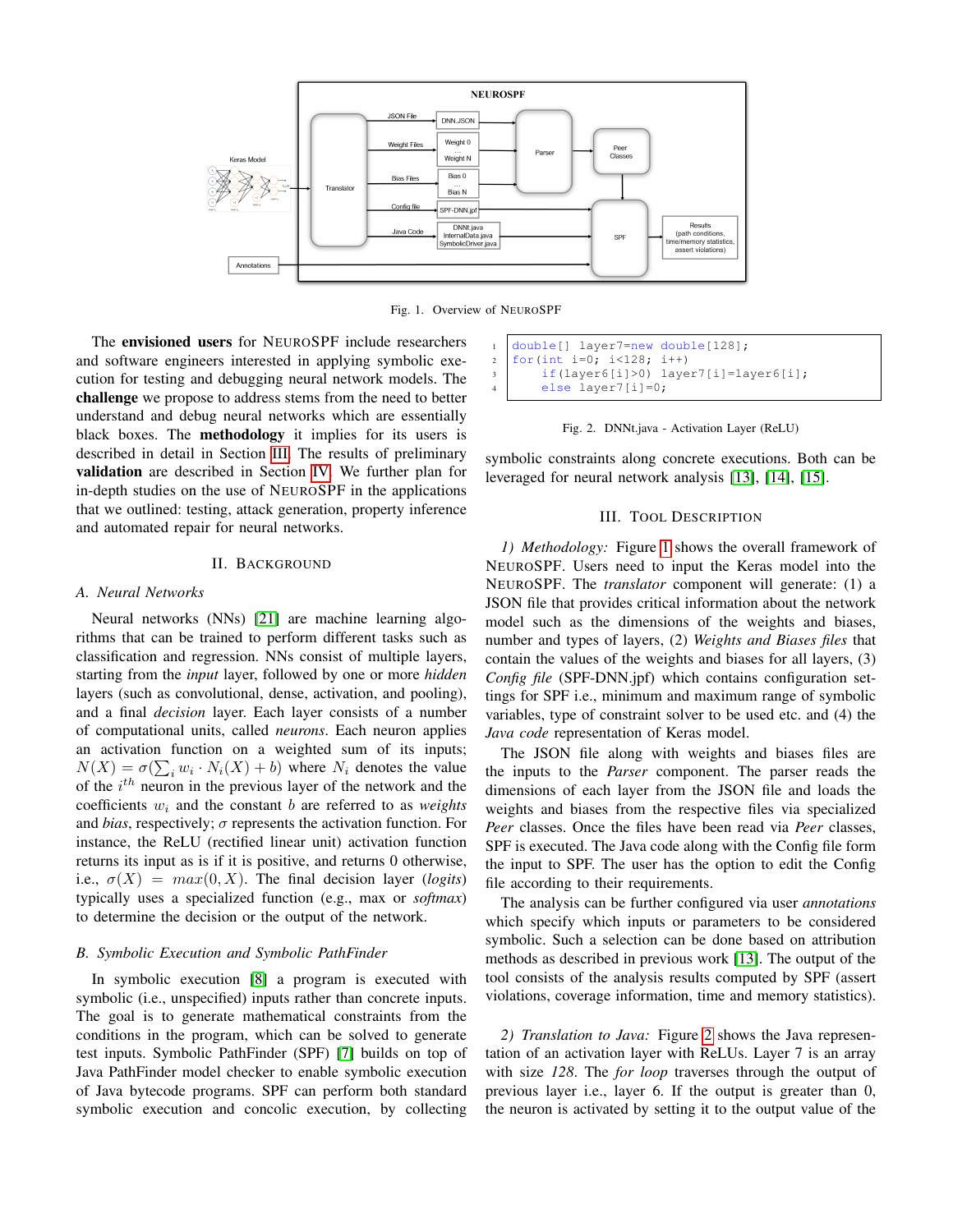

<span id="page-2-1"></span>Fig. 3. Config File (SPF-DNN.jpf)

```
1 Method to load image in image[28][28] array
2 InternalData internaldata = new InternalData();
3 DNNGeneralize.readDataFromFiles(path+"params\\",
        path+"dnn.json");
\frac{1}{4} internaldata.biases0 = (double[]) DNNGeneralize.
        get_data("biases0");
5 ...
6 \text{ internaldata.}weights0 = (\text{double}[][][][]])DNNGeneralize.get_data("weights0");
7 ...
8 DNNt model=new DNNt(internaldata);
9 \text{ int label} = \text{model.run}(\text{image});
```
<span id="page-2-2"></span>Fig. 4. SymbolicDriver.java

corresponding neuron of previous layer otherwise the value is set to 0.

The *translator* creates an *InternalData* class that contains arrays to store the weights and biases of neural network layers. *InternalData* also provides a function to read weights/biases using I/O libraries. This is helpful if the user wants to use the standalone Java code to run the neural network model without symbolic execution. Otherwise, *SymbolicDriver* reads the weights/biases files using specialized *Peer* classes for efficient symbolic execution. A JSON file is also generated. It encodes information about the architecture of the model.

As mentioned, the *translator* also generates a Config file (SPF-DNN.jpf) to specify configuration settings for SPF. Figure [3](#page-2-1) shows a sample Config file. Line *1* specifies the target class to be executed using SPF. Lines *2* and *3* specify the classpath and sourcepath respectively. Lines *4* and *5* specify the minimum and maximum range of symbolic variables i.e., 0 and 255 respectively. Line *6* specifies the type of constraint solver to be used, i.e., Z3 [\[22\]](#page-3-21).

*3) Parser and Peer Classes:* There are three inputs to the *Parser* component, i.e., the JSON file (which contains the description of the architecture of the neural network), weights and biases files for the neural network. The *parser* reads the JSON file and loads data from weights and biases files. NEUROSPF reads these files via *Peer* classes in SPF. This is a mechanism for executing Java code in the native VM instead of SPF's custom VM, which is much more efficient than to read files directly, as I/O operations significantly slow down the symbolic execution in SPF (see the next section for a comparison between NEUROSPF and plain (Vanilla) SPF). *Peers* avoid the bytecode interpretation in the custom VM and directly execute the Java bytecode.

*DNNLayer* is an abstract class and there are concrete classes for each type of layers. For example, *ActivationLayer*, *ConvolutionLayer* and *DenseLayer* are all included in NEUROSPF. There are specific member variables and methods for these layers depending on their functionality. This information is



<span id="page-2-3"></span>Fig. 5. SymbolicDriver.java - Code for Adversarial Generation



Fig. 6. Label '8'  $\rightarrow$  '9', by changing pixel([15][15]) value from 0 to 218

<span id="page-2-4"></span>filled by parsing the JSON file. Specific layers for other neural network types can be added as needed. NEUROSPF currently supports Keras models but we plan to add support for other machine learning libraries in the future.

*4) Symbolic Driver:* The symbolic driver provides the main entry point for running the neural network. Figure [4](#page-2-2) shows an example *SymbolicDriver* created for an image classifier.

#### IV. EVALUATION

<span id="page-2-0"></span>In this section, we present the application of NEUROSPF in the popular field of adversary generation for neural network models. Specifically, we demonstrate how NEUROSPF can be used to generate adversarial examples for a neural network model trained on MNIST dataset (henceforth named MNIST-LowQuality). We also measure the run-time overhead incurred by the Java translation on neural networks trained for image classification (using MNIST and CIFAR-10 data sets) and compare the performance (execution time) of Vanilla SPF (SPF without the peer classes) and NEUROSPF.

Experiments were performed on a Windows 10.0 with Intel Core-i9 and 64GB RAM. The NEUROSPF tool along with neural network models are available at [https://github.com/](https://github.com/muhammadusman93/neurospf) [muhammadusman93/neurospf.](https://github.com/muhammadusman93/neurospf)

#### *A. Robustness Analysis*

We analyzed a trained MNIST model with NEUROSPF using a randomly selected input image (784 pixels). The image is represented using a 2D array of size [28][28]. For illustration purposes, we made one pixel (15,15) symbolic and added an assertion that triggers an error when the output class is not '8'. Figure [5](#page-2-3) shows the sample annotations for making one pixel symbolic. NEUROSPF took 54 seconds to generate a counterexample, i.e., an adversarial image that led the neural network to change its output to label '9' from label '8'. Figure [6](#page-2-4) shows the adversarial input found. This simple example demonstrates how NEUROSPF can be used to assess the neural network model's robustness to adversarial perturbations and to generate adversarial examples. A similar analysis is described in [\[14\]](#page-3-13), which uses a dedicated symbolic execution tool, and modifies a small set of pixels (in some cases one or two). These pixels are discovered with an attribution analysis which can potentially be leveraged in NEUROSPF as well.